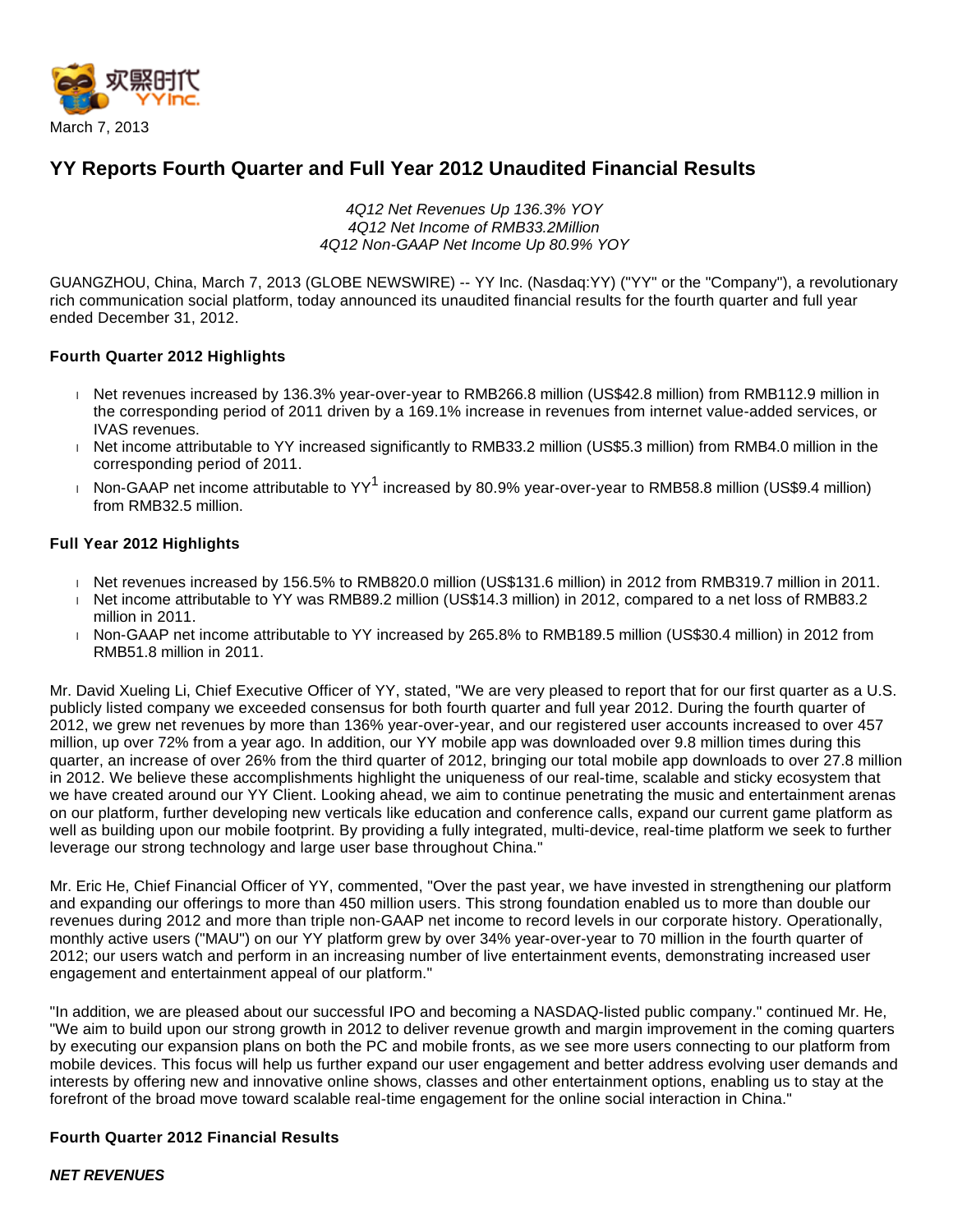Net revenues increased by 136.3% year-over-year to RMB266.8 million (US\$42.8 million) in the fourth quarter of 2012 from RMB112.9 million in the corresponding period of 2011, primarily driven by the increase in IVAS revenues and to a lesser extent, an increase in the Company's online advertising revenues from 61 advertisers.

IVAS revenues, which consisted of revenues from online games, YY Music as well as other sources including membership program, increased by 169.1% year-over-year to RMB233.0 million (US\$37.4 million) in the fourth quarter of 2012 from RMB86.6 million in the corresponding period of 2011. The overall increase primarily reflected an increase in average revenue per user ("ARPU") and an increase in the number of paying users.

Revenues from online games increased by 86.3% year-over-year to RMB98.0 million (US\$15.7 million) in the fourth quarter of 2012 from RMB52.6 million in the corresponding period of 2011. This increase primarily reflected an increase in ARPU of 79.7% to RMB266 from 368,000 total paying users<sup>2</sup> and in increase in the number of online games to 73 during the fourth quarter of 2012 from 69 in the third quarter.

Revenues from YY Music, which was officially launched in March 2011, increased by 317.7% year-over-year to RMB106.1 million (US\$17.0 million) in the fourth quarter of 2012 from RMB25.4 million in the corresponding period of 2011. This increase primarily reflected a 176.1% increase in ARPU to RMB312 and a 51.1% increase in the number of paying users to 340,000 during the fourth quarter of 2012.

Revenues from others, which primarily consist of the Company's membership program, increased by 234.9% year-over-year to RMB28.8 million (US\$4.6 million) in the fourth quarter of 2012 from RMB8.6 million in the corresponding period of 2011. Revenues from the membership program, which was launched in October 2011, increased by 426.5% year-over-year to RMB25.8 million (US\$4.1 million) in the fourth quarter of 2012 from RMB4.9 million in the corresponding period of 2011. This increase primarily reflected a 319.0% increase in ARPU to RMB88 from 294,000 total paying users. As of December 31,

2012, the Company had approximately 508,000 members in the membership program<sup>3</sup>, an increase of 221.5% from the 158,000 members it had as of December 31, 2011.

Online advertising revenues increased by 28.0% year-over-year to RMB33.8 million (US\$5.4 million) in the fourth quarter of 2012 from RMB26.4 million in the corresponding period of 2011. This increase reflected a 36.6% increase in average revenue per advertiser ("ARPA") to approximately RMB554,000.

#### **COST OF REVENUES AND GROSS PROFIT**

Cost of revenues for the fourth quarter of 2012 increased to RMB138.9 million (US\$22.3 million) in the fourth quarter of 2012 from RMB56.0 million in the corresponding period of 2011. This increase was primarily attributable to an increase in YY Music activities costs and bandwidth costs. YY Music activities costs increased to RMB45.3 million (US\$7.3 million) in the fourth quarter of 2012 from RMB3.5 million in the corresponding period of 2011 reflecting the Company's efforts to incentivize performers and channel owners through increased commissions, resulting in improved musical content and higher levels of user engagement and spending. Bandwidth costs increased by 66.9% year-over-year to RMB42.4 million (US\$6.8 million) in the fourth quarter of 2012 from RMB25.4 million in the corresponding period of 2011, reflecting the increased amount of bandwidth necessary to support YY Music as well as audio and video functionality offered on an increasing number of YY's channels as well as the expansion of the overall user base.

Gross profit increased by 124.8% year-over-year to RMB127.9 million (US\$20.5 million) in the fourth quarter of 2012 from RMB56.9 million in the corresponding period of 2011. Gross margin was 47.9% in the fourth quarter of 2012, as compared to 50.4% in the corresponding period of 2011, mainly due to the aforementioned increase in YY Music activities costs associated with the Company's efforts to improve musical content and increase user engagement and spending.

#### **OPERATING INCOME**

Operating expenses for the fourth quarter of 2012 increased by 44.5% year-over-year to RMB93.8 million (US\$15.1 million) from RMB64.9 million. This increase was primarily attributable to an increase in research and development ("R&D") expenses that resulted from increased headcount in R&D to accommodate the overall growth of the Company's business.

Operating income in the fourth quarter of 2012 increased to RMB35.2 million (US\$5.6 million), compared to an operating loss of RMB6.0 million in the corresponding period of 2011. Operating margin was 13.2% in the fourth quarter of 2012, compared to an operating loss margin of 5.3% in the corresponding period of 2011. The increase in operating margin was primarily due to a result of our operating leverage in R&D, sales and marketing and general and administrative expenses associated with the Company's expansion as compared to net revenue growth.

#### **NET INCOME**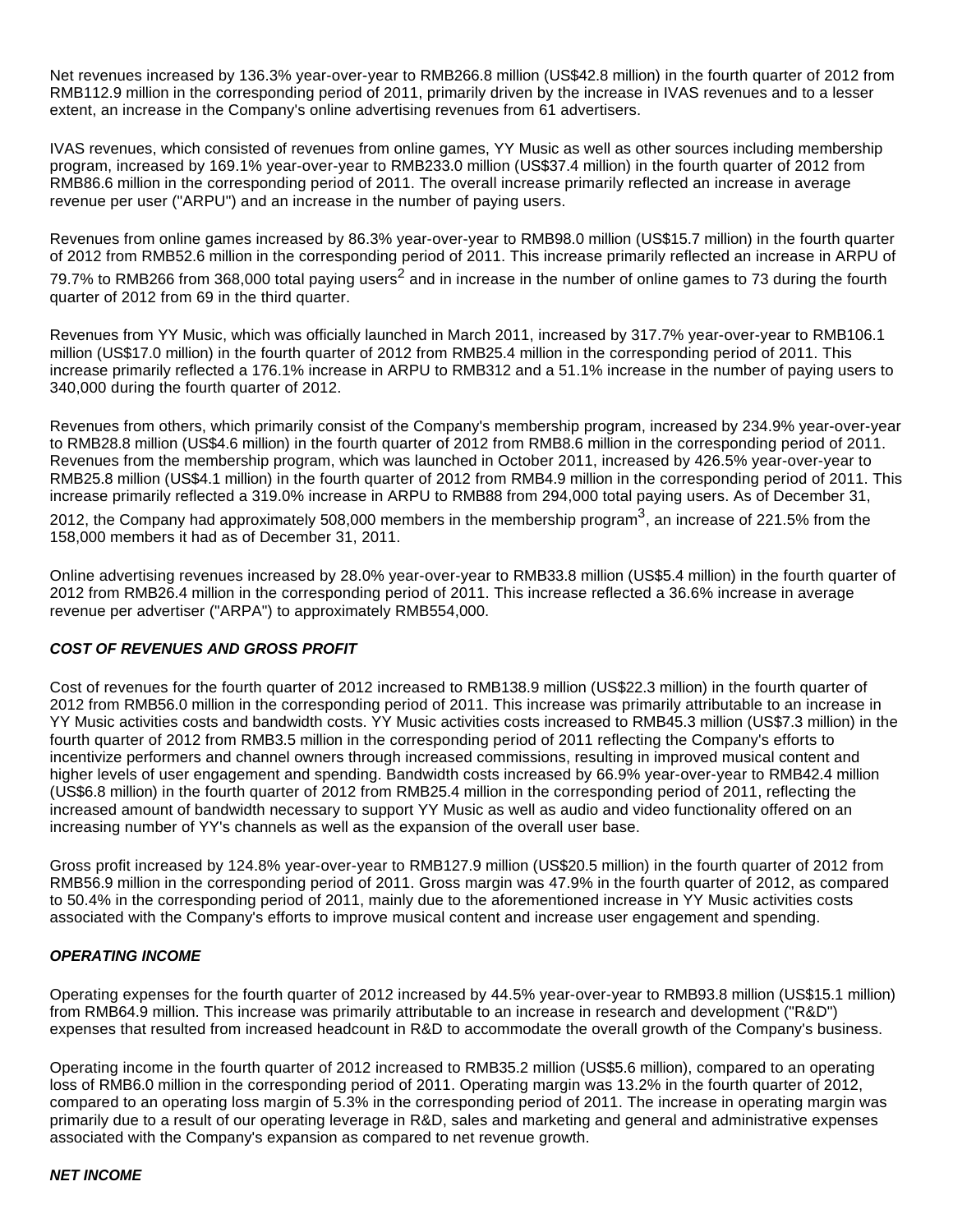Net income attributable to YY increased significantly to RMB33.2 million (US\$5.3 million) in the fourth quarter of 2012, from RMB4.0 million in the corresponding period of 2011.

Net income attributable to common shareholders was RMB1.15 billion(US\$184.1 million) in the fourth quarter of 2012, compared to a net loss attributable to common shareholders of RMB18.9 million in the corresponding period of 2011. The increase in net income attributable to common shareholders was primarily attributable to a decretion to the convertible redeemable preferred shares redemption value of RMB1.41 billion (US\$226.2 million) in the fourth quarter of 2012, compared to accretion to convertible redeemable preferred shares redemption value of RMB22.9 million in the corresponding period of 2011. The major reason for the decretion to convertible redeemable preferred shares redemption value is that the initial public offering price is lower than the fair value per common share since September 30, 2012. The accretion/decretion to the convertible redeemable preferred shares redemption value and income allocation expense to participating preferred shares were charges related to the preferred shares which were automatically converted to common shares upon the completion of the Company's initial public offering on November 21, 2012 and therefore, are expected to be non-recurring following the Company's initial public offering.

Diluted net income per ADS<sup>4</sup> in the fourth quarter of 2012 increased to RMB0.63 (US\$0.10), compared to a diluted net loss per ADS of RMB0.74 in the corresponding period of 2011.

Non-GAAP net income attributable to YY, which excludes share-based compensation expenses, increased by 80.9% yearover-year to RMB58.8 million (US\$9.4 million) from RMB32.5 million in the corresponding period of 2011. Non-GAAP net income per ADS was RMB29.56 (US\$4.74), as compared to RMB0.22 in the corresponding period of 2011.

As of December 31, 2012, the Company had a total of 1,087.2 million common shares outstanding, or the equivalents of 54.4 million ADSs outstanding.

# **BALANCE SHEET AND CASH FLOWS**

As of December 31, 2012, the Company had cash and cash equivalents of RMB504.7 million (US\$81.0 million) and shortterm deposits of RMB897.7 million (US\$144.1 million). For the fourth quarter of 2012, net cash from operating activities was RMB128.6 million (US\$20.6 million).

#### **Full Year 2012 Financial Results**

#### **NET REVENUES**

Net revenues increased by 156.5% to RMB820.0 million (US\$131.6 million) in 2012 from RMB319.7 million in 2011, primarily driven by the increased contribution of IVAS revenue and to a lesser extent, an increase in the Company's online advertising revenues.

IVAS revenues increased by 202.2% to RMB702.4 million (US\$112.7 million) in 2012 from RMB232.4 million in 2011. The increase was primarily attributable to the increased revenues from YY music and online games, and to a lesser extent, YY's membership program.

Revenues from online games increased by 100.3% to RMB332.3 million (US\$53.3 million) in 2012 from RMB165.9 million in 2011. The number of online games we hosted increased from 45 as of December 31, 2011 to 73 as of December 31, 2012. The paying users for online games increased from approximately 871,000 in 2011 to 966,000 in 2012.

Revenues from YY Music, which was officially launched in March 2011, increased by 441.4% to RMB 286.4 million (US\$ 46.0 million) in 2012 from RMB52.9 million in 2011. The paying users for music increased from approximately 405,000 for the year of December 31, 2011 to 845,000 in 2012.

Revenues from others, which primarily consist of the Company's VIP membership program, increased by 515.4% to RMB83.7 million (US\$13.4 million) in 2012 from RMB13.6 million in 2011. The increase is primary attribute to the increase of revenues from the membership program, which increased significantly to RMB72.5 million (US\$11.6 million) in 2012 from RMB4.9 million in 2011. The Company has approximately 508,000 such member as of December 31, 2012 compared to 158,000 as of December 31, 2011.

Online advertising revenues increased by 34.7% to RMB117.6 million (US\$18.9 million) in 2012 from RMB87.3 million in 2011. This increase reflected a 39.8% increase in ARPA to approximately RMB871,000 in 2012.

#### **COST OF REVENUES AND GROSS PROFIT**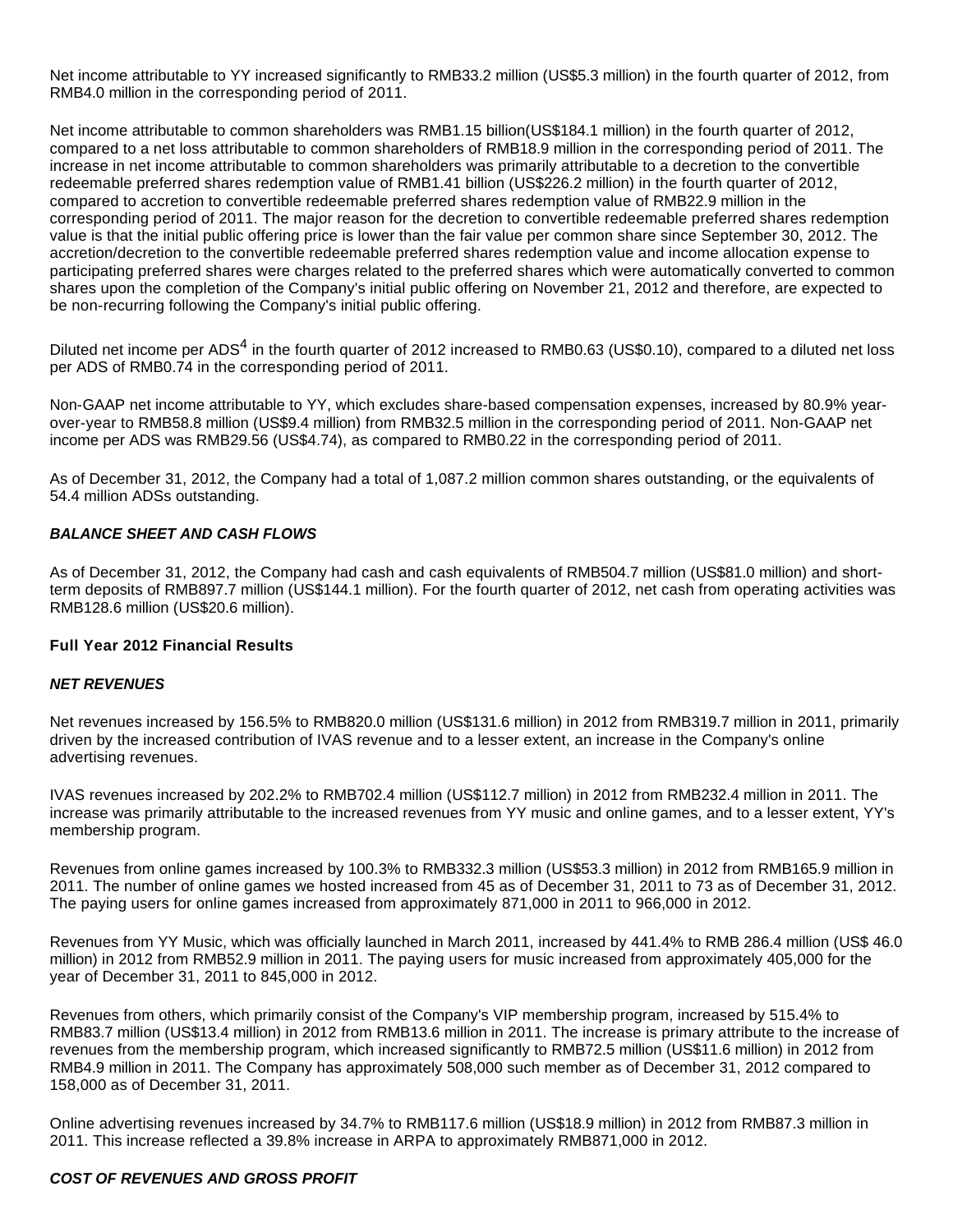Cost of revenues increased by 127.8% to RMB416.1 million (US\$66.8 million) in 2012 from RMB182.7 million in 2011. The increase was primarily attributable to the increase in YY Music activities costs and bandwidth costs. YY Music activities costs increased to RMB107.3 million (US\$17.2 million) in 2012 from RMB6.8 million in the prior year. Bandwidth costs increased by 93.1% to RMB145.0 million (US\$23.3 million) in 2012 from RMB75.1 million in the prior year.

Gross profit for the full year 2012 increased by 194.8% to RMB403.9 million (US\$64.8 million) in 2012 from RMB137.0 million in the prior year. Gross margin increased to 49.3% for the full year 2012 from 42.9% in the prior year.

#### **OPERATING INCOME**

Operating expenses for the full year 2012 increased by 27.3% to RMB303.5 million in 2012 (US\$48.7 million) from RMB238.4 million in the prior year. This increase was primarily due to an increase in research and development expenses to accommodate the growth of the Company's business operations and was partially offset by a decrease in share-based compensation expenses.

Operating income increased to RMB102.9 million (US\$16.5 million) in 2012, compared to operating loss of RMB99.5 million in the prior year. Operating margin was 12.5% for the full year of 2012, compared to an operating loss margin of 31.1% in the prior year.

#### **NET INCOME/LOSS**

Net income attributable to YY increased to RMB89.2 million (US\$14.3 million) in 2012 compared to a net loss attributable to YY of RMB83.2 million in the prior year.

Net income attributable to common shareholders for the full year 2012 was RMB904.3 million (US\$145.2 million), compared to a net loss attributable to common shareholders of RMB306.8 million in the prior year. The increase in net income attributable to common shareholders was primarily attributable to a decretion to convertible redeemable preferred shares redemption value of RMB1.3 billion (US\$207.7 million) in the full year 2012, compared to an accretion to convertible redeemable preferred shares redemption value of RMB223.7 million in 2011. The major reason for the decretion to convertible redeemable preferred shares redemption value is that the initial public offering price is lower than the fair value per common share since December 31, 2011. The accretion/decretion to the convertible redeemable preferred shares redemption value and income allocation expense to participating preferred shares were charges related to the preferred shares which were automatically converted to common shares upon the completion of the Company's initial public offering on November 21, 2012 and therefore, are expected to be non-recurring following the Company's initial public offering.

Diluted net income per ADS for the full year 2012 increased to RMB1.80 (US\$0.29), compared to a diluted net loss per ADS of RMB12.63 in the prior year.

Non-GAAP net income attributable to YY for the full year 2012, which excludes share-based compensation expenses, increased by 265.8% to RMB189.5 million (US\$30.4 million) from RMB51.8 million in the prior year. Non-GAAP net income per ADS was RMB32.08 (US\$5.15), compared to a net loss per ADS of RMB7.07 in the prior year.

For the full year 2012, net cash from operating activities was RMB363.7 million (US\$58.4 million).

#### **Business Outlook**

For the first quarter of 2013, the Company expects its net revenues to be between RMB280 million and RMB290 million, representing a year-over-year growth of approximately 104.4% to 111.7%. These forecasts reflect the Company's current and preliminary view on the market and operational conditions, which are subject to change.

# **Conference Call Information**

The Company will hold a conference call on Thursday, March 7, 2013 at 8:00 pm Eastern Time or Friday, March 8, 2013 at 9:00 am Beijing Time to discuss its financial results and operating performance for the fourth quarter and full year of 2012.

To participate in the call, please dial the following numbers:

| United States:           | +1-646-254-3515 |
|--------------------------|-----------------|
| International Toll Free: | +1-855-500-8701 |
| China Domestic:          | 400-1200654     |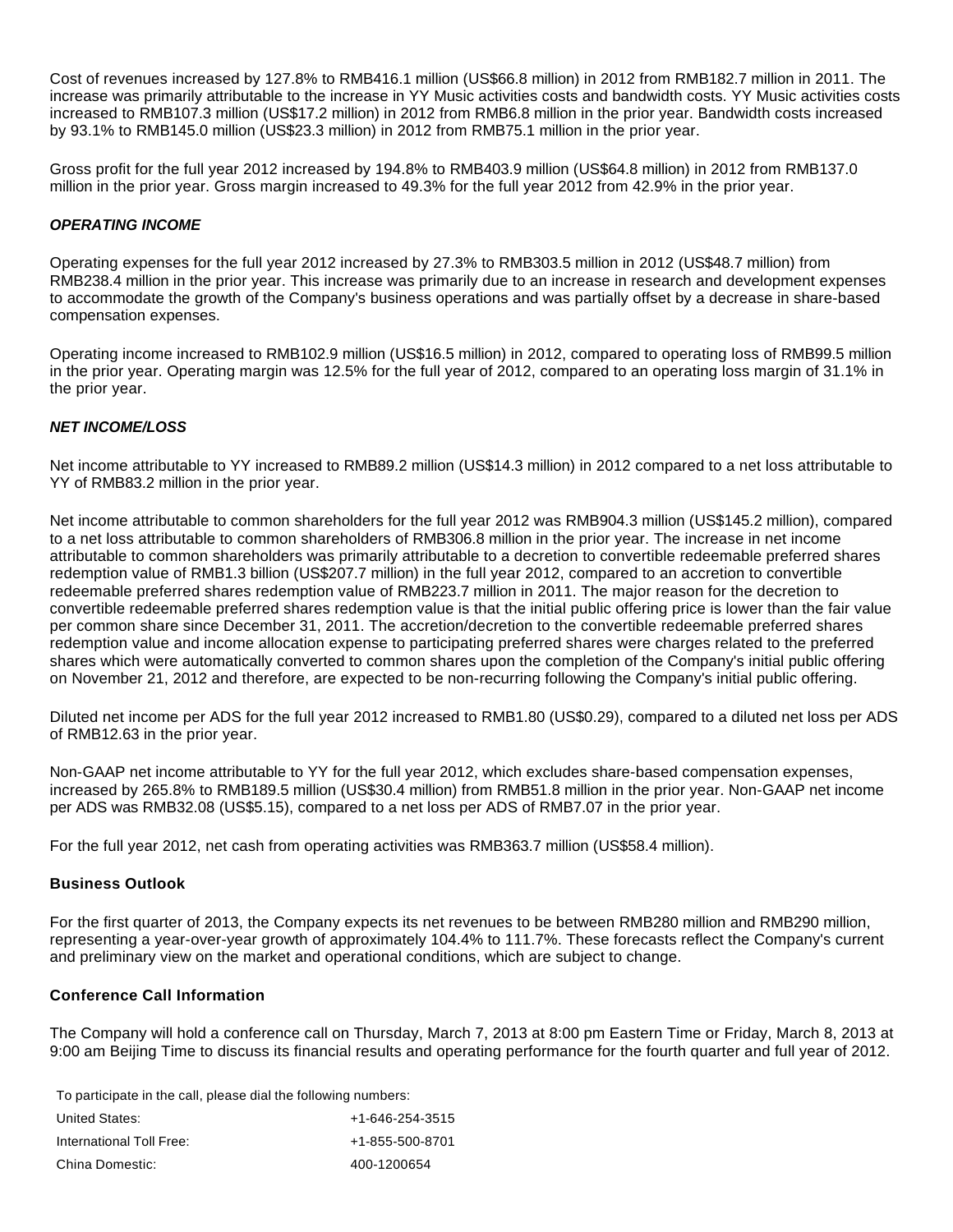| Hong Kong:     | +852-3051-2745 |
|----------------|----------------|
| Conference ID: | #14651018      |

The replay will be accessible through March 14, 2013 by dialing the following numbers:

| United States Toll Free: | +1-855-452-5696 |
|--------------------------|-----------------|
| International:           | +61 2 8199 0299 |
| Conference ID:           | #14651018       |

A live and archived webcast of the conference call will also be available at the Company's investor relations website at [http://investors.yy.com/.](http://investors.yy.com/)

#### **Exchange Rate**

This press release contains translations of certain Renminbi amounts into U.S. dollars at specified rates solely for the convenience of readers. Unless otherwise noted, all translations from Renminbi to U.S. dollars, in this press release, were made at a rate of RMB6.2301 to US\$1.00, the noon buying rate in effect on December 31, 2012 in the City of New York for cable transfers in Renminbi per U.S. dollar as certified for customs purposes by the Federal Reserve Bank of New York.

# **About YY Inc.**

YY Inc. ("YY" or the "Company") is a revolutionary rich communication social platform that engages users in real-time online group activities through voice, text and video. Launched in July 2008, YY Client, the Company's core product, empowers users to create and organize groups of varying sizes to discover and participate in a wide range of online activities, including online games, karaoke, music concerts, education, live shows and conference calls.

# **Safe Harbor Statement**

This announcement contains forward-looking statements. These statements are made under the "safe harbor" provisions of the U.S. Private Securities Litigation Reform Act of 1995. These forward-looking statements can be identified by terminology such as "will," "expects," "anticipates," "future," "intends," "plans," "believes," "estimates" and similar statements. Among other things, the business outlook and quotations from management in this announcement, as well as YY's strategic and operational plans, contain forward-looking statements. YY may also make written or oral forward-looking statements in its periodic reports to the U.S. Securities and Exchange Commission ("SEC"), in its annual report to shareholders, in press releases and other written materials and in oral statements made by its officers, directors or employees to third parties. Statements that are not historical facts, including statements about YY's beliefs and expectations, are forward-looking statements. Forward-looking statements involve inherent risks and uncertainties. A number of factors could cause actual results to differ materially from those contained in any forward-looking statement, including but not limited to the following: YY's goals and strategies; YY's future business development, results of operations and financial condition; the expected growth of the online communication social platform market in China; the expectation regarding the rate at which to gain registered user accounts, active users, especially paying users; YY's ability to monetize the user base; YY's ability to continue attracting advertisers and offering popular online games; fluctuations in general economic and business conditions in China and assumptions underlying or related to any of the foregoing. Further information regarding these and other risks is included in YY's filings with the SEC. All information provided in this press release and in the attachments is as of the date of this press release, and YY does not undertake any obligation to update any forward-looking statement, except as required under applicable law.

# **Use of Non-GAAP Financial Measures**

The unaudited condensed consolidated financial information is prepared in conformity with accounting principles generally accepted in the United States of America ("U.S. GAAP"), except that the consolidated statement of Changes in shareholders' equity (deficits), consolidated statements of cash flows, and the detailed notes have not been presented. YY uses non-GAAP net income/(loss), which is a non-GAAP financial measure. Non-GAAP net income/(loss) is net income/ (loss) excluding share-based compensation expenses. The Company believes that separate analysis and exclusion of the non-cash impact of share-based compensation adds clarity to the constituent parts of its performance. The Company reviews these non-GAAP financial measures together with GAAP financial measures to obtain a better understanding of its operating performance. It uses the non-GAAP financial measure for planning, forecasting and measuring results against the forecast. The Company believes that non-GAAP financial measure is useful supplemental information for investors and analysts to assess its operating performance without the effect of non-cash share-based compensation expenses, which have been and will continue to be significant recurring expenses in its business. However, the use of non-GAAP financial measures has material limitations as an analytical tool. One of the limitations of using non-GAAP financial measures is that they do not include all items that impact the Company's net income/(loss) for the period. In addition, because non-GAAP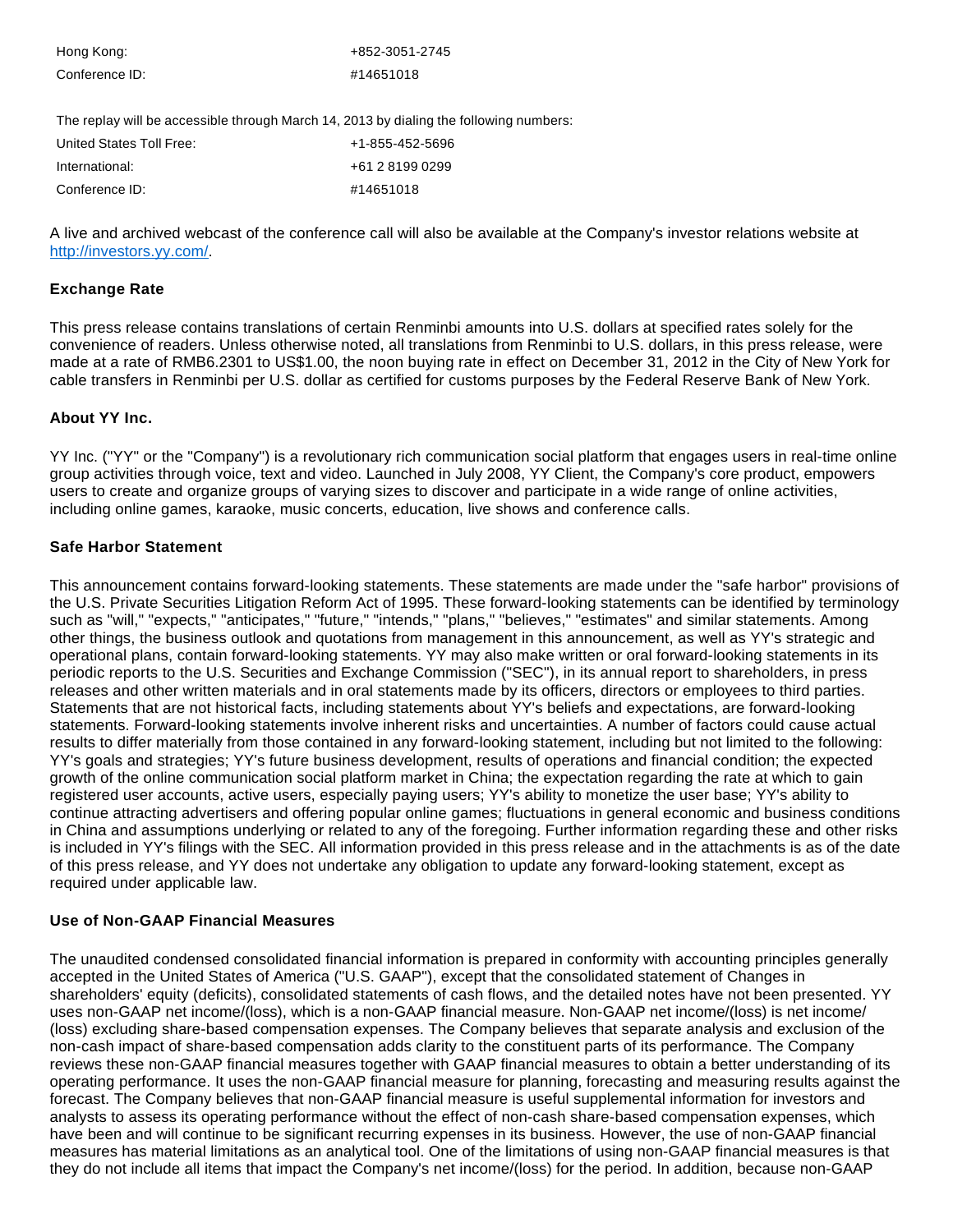financial measures are not measured in the same manner by all companies, they may not be comparable to other similar titled measures used by other companies. In light of the foregoing limitations, you should not consider non-GAAP financial measure in isolation from or as an alternative to the financial measure prepared in accordance with U.S. GAAP.

The presentation of these non-GAAP financial measures is not intended to be considered in isolation from, or as a substitute for, the financial information prepared and presented in accordance with U.S.GAAP. For more information on these non-GAAP financial measures, please see the table captioned "YY Inc. Reconciliations of GAAP and Non-GAAP Results" at the end of this release.

 $1$  Non-GAAP income/(loss) is a non-GAAP financial measure, which is defined as income/(loss) excluding share-based compensation expenses.

 $2$  Data for online games refers exclusively to data regarding YY platform's web games available in the game center.

 $^3$  Members in the membership program are defined as any users who subscribed to the Company's membership program and paid the monthly subscription fee for the relevant period.

<sup>4</sup> "ADS" is American Depositary Share. Each ADS represents twenty Class A common shares of the Company.

#### **YY INC.**

#### **UNAUDITED CONDENSED CONSOLIDATED BALANCE SHEETS**

(All amounts in thousands, except share, ADS and per ADS data)

|                                      | As of December 31, |                           |                 |  |  |
|--------------------------------------|--------------------|---------------------------|-----------------|--|--|
|                                      | 2011               | 2012                      |                 |  |  |
|                                      | <b>RMB</b>         | <b>RMB</b>                | US\$            |  |  |
| <b>Assets</b>                        |                    |                           |                 |  |  |
| <b>Current assets</b>                |                    |                           |                 |  |  |
| Cash and cash equivalents            | 128,891            | 504,702                   | 81,010          |  |  |
| Short-term deposits                  | 472,655            |                           | 897,698 144,090 |  |  |
| Accounts receivable, net             | 47,022             | 117,616                   | 18,879          |  |  |
| Amount due from a related party      | 2,000              | 1,073                     | 172             |  |  |
| Prepayments and other current assets | 9,742              | 25,149                    | 4,037           |  |  |
| Deferred tax assets                  | 12,487             | 31,549                    | 5,064           |  |  |
|                                      |                    |                           |                 |  |  |
| <b>Total current assets</b>          |                    | 672,797 1,577,787 253,252 |                 |  |  |
|                                      |                    |                           |                 |  |  |
| <b>Non-current assets</b>            |                    |                           |                 |  |  |
| Deferred tax assets                  | 329                | 583                       | 94              |  |  |
| Investments                          | 5,244              | 2,950                     | 474             |  |  |
| Property and equipment, net          | 53,582             | 90,299                    | 14,494          |  |  |
| Intangible assets, net               | 10,814             | 19,481                    | 3,127           |  |  |
| Goodwill                             | 706                | 1,604                     | 257             |  |  |
| Other non-current assets             | 1,954              | 3,485                     | 559             |  |  |
|                                      |                    |                           |                 |  |  |
| <b>Total non-current assets</b>      | 72,629             | 118,402                   | 19,005          |  |  |
| <b>Total assets</b>                  |                    | 745,426 1,696,189 272,257 |                 |  |  |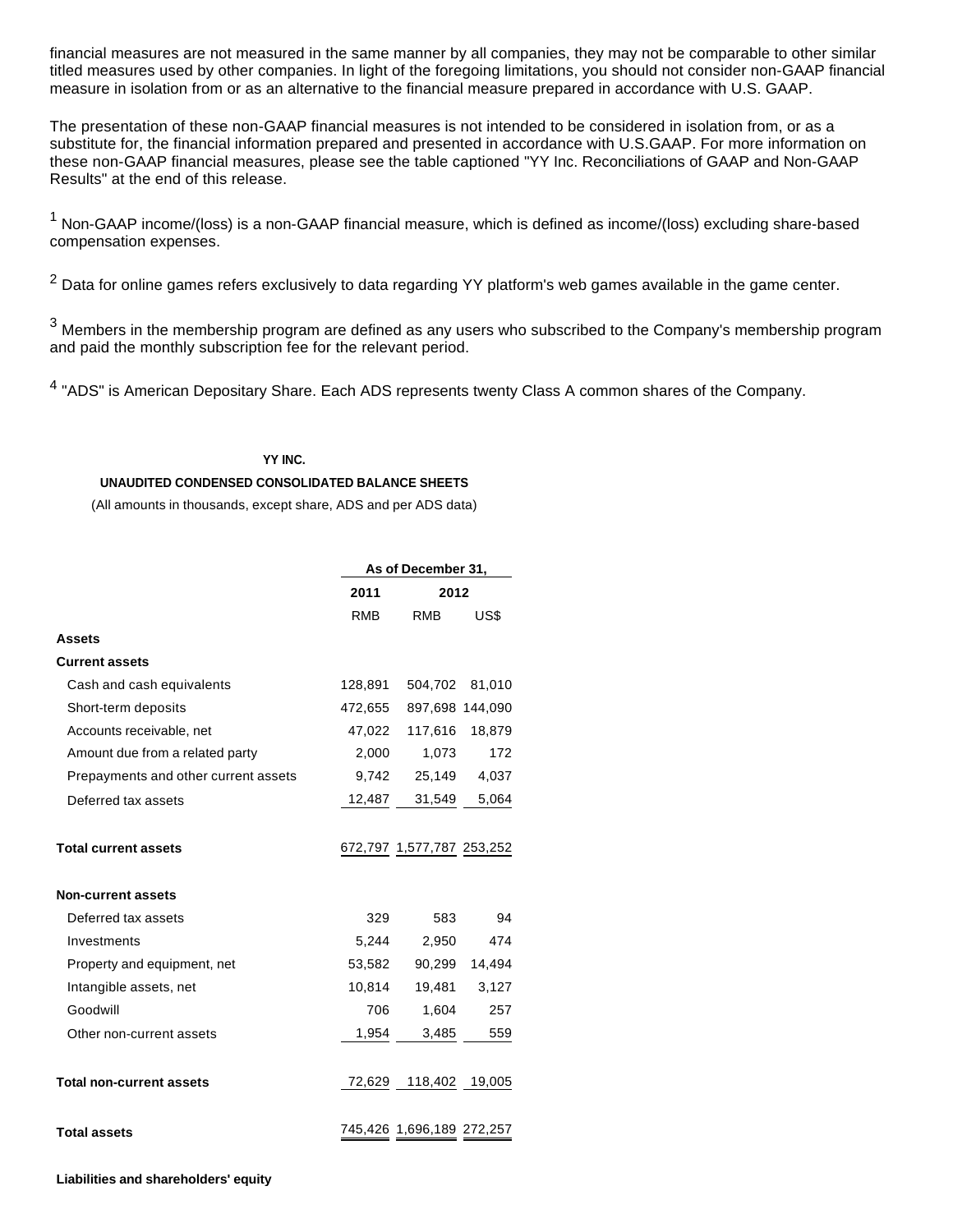| <b>Current liabilities</b>                        |         |                |        |
|---------------------------------------------------|---------|----------------|--------|
| Accounts payable                                  | 16,114  | 28,149         | 4,518  |
| Deferred revenue                                  | 40,357  | 159,859        | 25,659 |
| Advances from users                               | 2,453   | 7,515          | 1,206  |
| Income taxes payable                              | 16,872  | 48,001         | 7,705  |
| Accrued liabilities and other current liabilities | 49,071  | 120,289        | 19,308 |
| Amounts due to related parties                    | 870     | 2,604          | 418    |
|                                                   |         |                |        |
| <b>Total current liabilities</b>                  | 125,737 | 366,417 58,814 |        |
| <b>Non-current liabilities</b>                    |         |                |        |
| Deferred revenue                                  | 448     | 6,487          | 1,041  |
|                                                   |         |                |        |
| <b>Total liabilities</b>                          | 126,185 | 372,904        | 59,855 |

#### **YY INC.**

# **UNAUDITED CONDENSED CONSOLIDATED BALANCE SHEETS (CONTINUED)**

(All amounts in thousands, except share, ADS and per ADS data)

|                                                                                                                                                                                                                | As of December 31, |                                         |                |
|----------------------------------------------------------------------------------------------------------------------------------------------------------------------------------------------------------------|--------------------|-----------------------------------------|----------------|
|                                                                                                                                                                                                                | 2011               | 2012                                    |                |
|                                                                                                                                                                                                                | <b>RMB</b>         | <b>RMB</b>                              | US\$           |
| <b>Mezzanine equity</b>                                                                                                                                                                                        |                    |                                         |                |
| Series A convertible redeemable preferred shares (US\$0.00001 par value, 136,100,930 shares<br>authorized, issued and outstanding as of December 31, 2011, and none outstanding as of<br>December 31, 2012)    | 935,013            |                                         |                |
| Series B convertible redeemable preferred shares (US\$0.00001 par value, 102,073,860 shares<br>authorized, issued and outstanding as of December 31, 2011, and none outstanding as of<br>December 31, 2012)    | 703,901            |                                         |                |
| Series C-1 convertible redeemable preferred shares (US\$0.00001 par value, 16,249,870 shares<br>authorized, issued and outstanding as of December 31, 2011, and none outstanding as of<br>December 31, 2012)   | 112,556            |                                         |                |
| Series C-2 convertible redeemable preferred shares (US\$0.00001 par value, 104,999,650 shares<br>authorized, issued and outstanding as of December 31, 2011, and none outstanding as of<br>December 31, 2012)  | 729,464            |                                         |                |
| Shareholders' (deficits) equity                                                                                                                                                                                |                    |                                         |                |
| Class A common shares (US\$0.00001 par value; nil and 10,000,000,000 shares authorized, nil and<br>179,400,000 shares issued and outstanding as of December 31, 2011 and 2012, respectively                    |                    | 11                                      | $\overline{2}$ |
| Class B common shares (US\$0.00001 par value 4,640,575,690 and 1,000,000,000 shares authorized,<br>543,340,914 and 907,833,224 shares issued and outstanding as of December 31, 2011 and 2012,<br>respectively | 37                 | 60                                      | 10             |
| Additional paid-in capital                                                                                                                                                                                     | 584,093            | 2,648,404                               | 425,098        |
| <b>Accumulated deficits</b>                                                                                                                                                                                    |                    | $(2,433,604)$ $(1,311,767)$ $(210,553)$ |                |
|                                                                                                                                                                                                                |                    |                                         |                |
| Accumulated other comprehensive losses                                                                                                                                                                         | (12, 219)          | (13, 423)                               | (2, 155)       |
|                                                                                                                                                                                                                |                    |                                         |                |

# **Total shareholders' (deficits) equity** (1,861,693) 1,323,285 212,402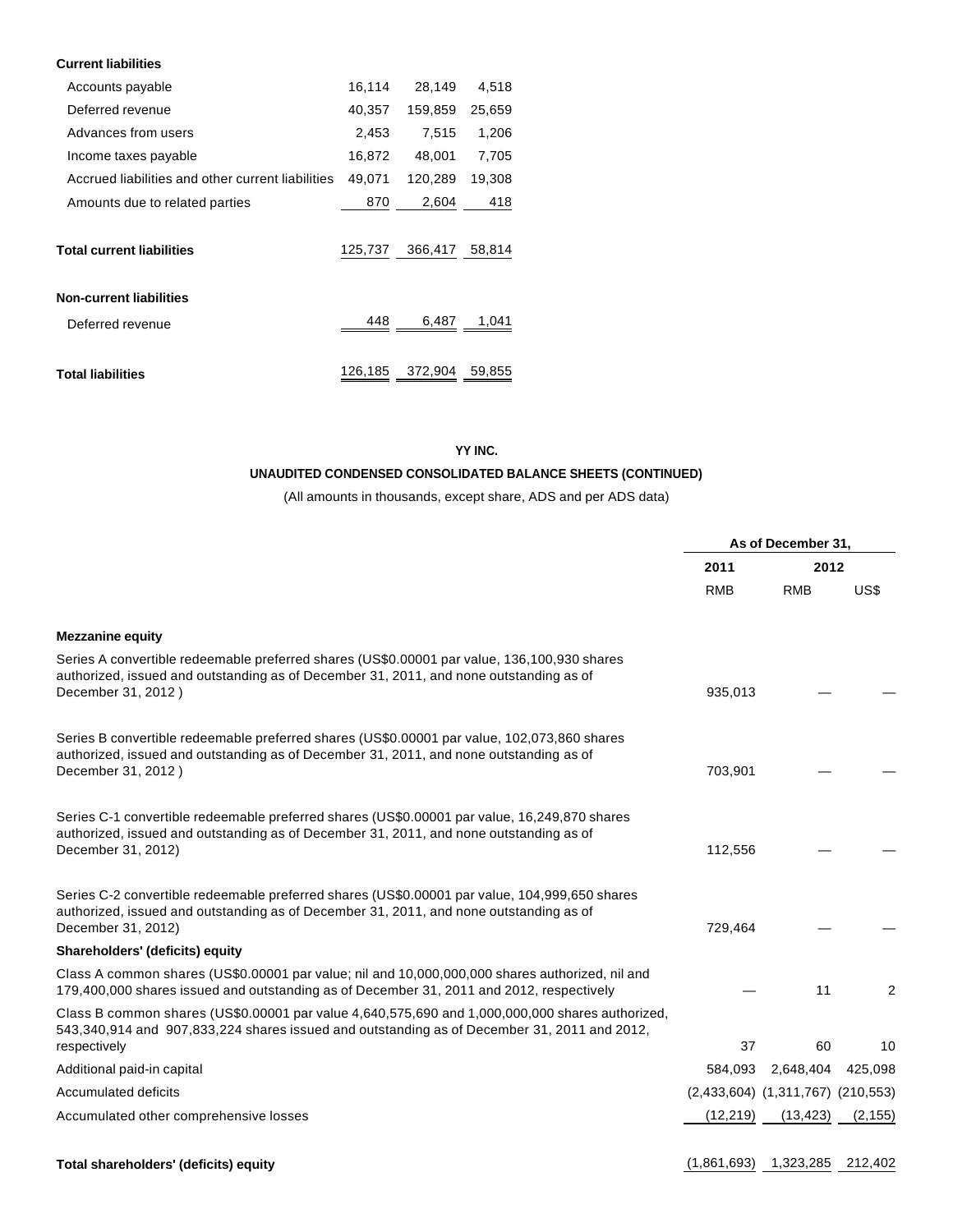#### **YY INC.**

# **UNAUDITED CONDENSED CONSOLIDATED STATEMENTS OF OPERATIONS AND COMPREHENSIVE INCOME (LOSS)**

(All amounts in thousands, except share, ADS and per ADS data)

|                                                       |                                | <b>Three Months Ended</b> |                                |                                | <b>Twelve Months Ended</b>     |                      |                                |
|-------------------------------------------------------|--------------------------------|---------------------------|--------------------------------|--------------------------------|--------------------------------|----------------------|--------------------------------|
|                                                       | <b>December</b><br>31,<br>2011 | September<br>30,<br>2012  | <b>December</b><br>31,<br>2012 | <b>December</b><br>31,<br>2012 | <b>December</b><br>31,<br>2011 | December 31,<br>2012 | <b>December</b><br>31,<br>2012 |
|                                                       | <b>RMB</b>                     | <b>RMB</b>                | <b>RMB</b>                     | US\$                           | <b>RMB</b>                     | <b>RMB</b>           | US\$                           |
| <b>Net revenues</b>                                   |                                |                           |                                |                                |                                |                      |                                |
| Internet value-added service                          |                                |                           |                                |                                |                                |                      |                                |
| -Online game                                          | 52,565                         | 83,841                    | 98,048                         | 15,738                         | 165,933                        | 332,287              | 53,336                         |
| -YY music                                             | 25,415                         | 87,580                    | 106,145                        | 17,037                         | 52,854                         | 286,446              | 45,978                         |
| $-$ Others                                            | 8,579                          | 23,864                    | 28,830                         | 4,628                          | 13,589                         | 83,655               | 13,428                         |
| Online advertising                                    | 26,375                         | 33,470                    | 33,803                         | 5,426                          | 87,279                         | 117,643              | 18,883                         |
| Total net revenue                                     | 112,934                        | 228,755                   | 266,826                        | 42,829                         | 319,655                        | 820,031              | 131,625                        |
| Cost of revenues <sup>(1)</sup>                       | (55, 996)                      | (113,056)                 | (138, 939)                     | (22, 301)                      | (182, 699)                     | (416, 133)           | (66, 795)                      |
| <b>Gross profit</b>                                   | 56,938                         | 115,699                   | 127,887                        | 20,528                         | 136,956                        | 403,898              | 64,830                         |
| Operating expenses <sup>(1)</sup>                     |                                |                           |                                |                                |                                |                      |                                |
| Research and development<br>expenses                  | (32, 695)                      | (44, 794)                 | (54, 122)                      | (8,687)                        | (106, 804)                     | (176, 725)           | (28, 366)                      |
| Sales and marketing expenses                          | (2,759)                        | (6, 131)                  | (5,961)                        | (957)                          | (13, 381)                      | (16, 954)            | (2,721)                        |
| General and administrative<br>expenses                | (29, 466)                      | (25, 876)                 | (33, 741)                      | (5, 416)                       | (118, 241)                     | (109, 787)           | (17, 622)                      |
| <b>Total operating expenses</b>                       | (64, 920)                      | (76, 801)                 | (93, 824)                      | (15,060)                       | (238, 426)                     | (303, 466)           | (48, 709)                      |
| Government grants                                     | 1,982                          | 633                       | 1,161                          | 186                            | 1,982                          | 2,465                | 396                            |
| <b>Operating income (loss)</b>                        | (6,000)                        | 39,531                    | 35,224                         | 5,654                          | (99, 488)                      | 102,897              | 16,517                         |
| Gain on disposal of an equity<br>investment           |                                | 651                       |                                |                                |                                | 651                  | 104                            |
| Gain on disposal of a cost<br>investment              |                                |                           | 2,351                          | 377                            |                                | 2,351                | 377                            |
| Foreign currency exchange gains<br>(losses), net      | 4,008                          | (1,203)                   | (1, 164)                       | (187)                          | 14,143                         | (4, 153)             | (667)                          |
| Interest income                                       | 2,176                          | 4,541                     | 5,789                          | 929                            | 4,890                          | 16,316               | 2,619                          |
| Income(loss) before income tax<br>benefits/(expenses) | 184                            | 43,520                    | 42,200                         | 6,773                          | (80, 455)                      | 118,062              | 18,950                         |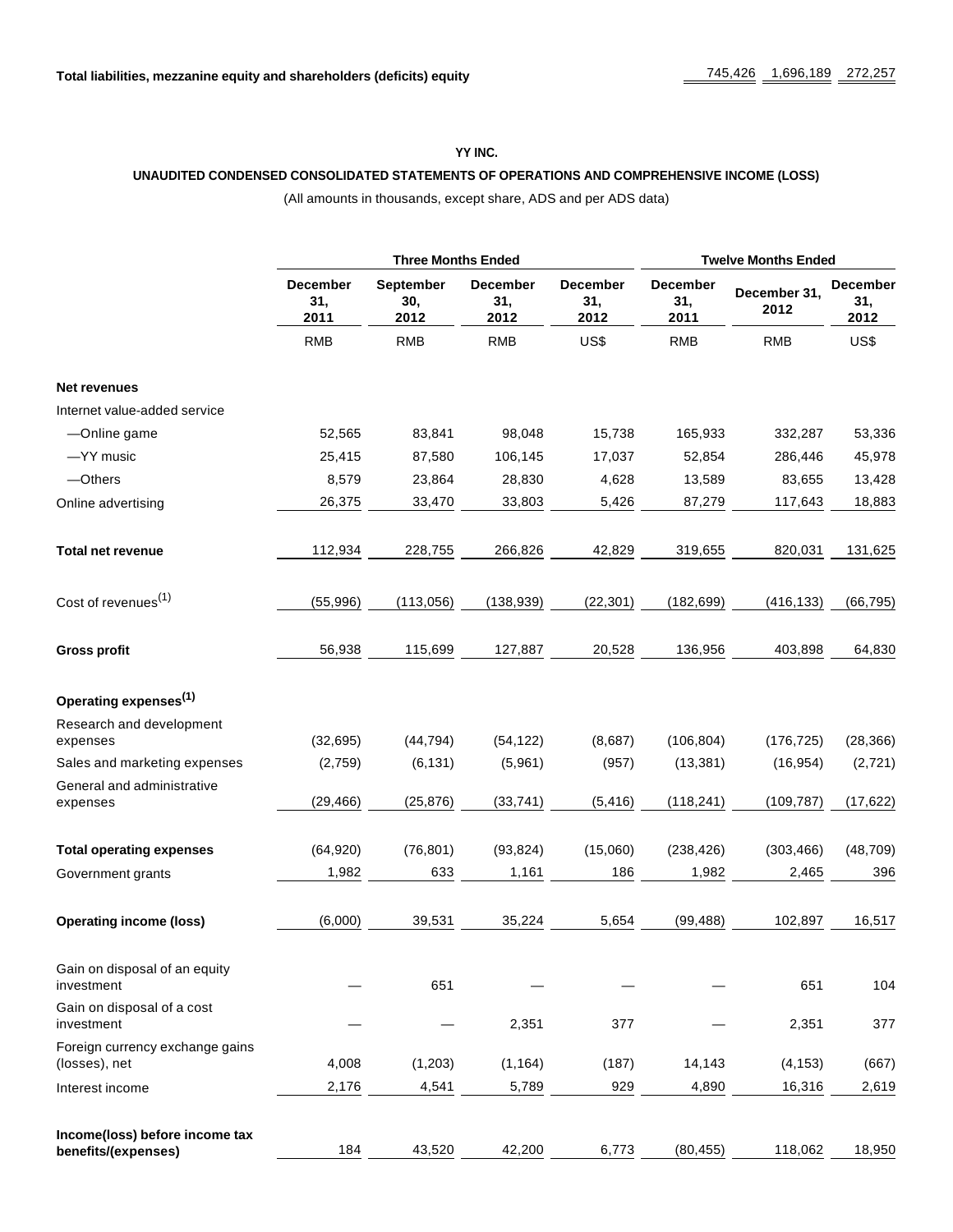| Income tax benefits/(expenses)                                                          | 3,919      | (8, 782)   | (9, 107)   | (1, 462)   | (1, 343)   | (29, 041)  | (4,661)    |
|-----------------------------------------------------------------------------------------|------------|------------|------------|------------|------------|------------|------------|
| Income(loss) before gain (loss) in                                                      |            |            |            |            |            |            |            |
| equity method investments, net of<br>income taxes                                       | 4,103      | 34,738     | 33,093     | 5,311      | (81, 798)  | 89,021     | 14,289     |
| (Loss) gain in equity method<br>investments, net of income taxes                        | (78)       | 396        | 134        | 22         | (1,358)    | 156        | 25         |
| Net income (loss) attributable to<br>YY Inc.                                            | 4,025      | 35,134     | 33,227     | 5,333      | (83, 156)  | 89,177     | 14,314     |
| (Accretion) decretion to convertible<br>redeemable preferred shares<br>redemption value | (22, 921)  | 11,608     | 1,408,888  | 226,142    | (223, 663) | 1,293,875  | 207,681    |
| Allocation of net income to<br>participating preferred<br>shareholders                  |            | (18, 423)  | (294, 984) | (47, 348)  |            | (478, 754) | (76, 845)  |
| Net (loss) income attributable to<br>common shareholders (Note 1)                       | (18, 896)  | 28,319     | 1,147,131  | 184,127    | (306, 819) | 904,298    | 145,150    |
| Net income (loss)                                                                       | 4,025      | 35,134     | 33,227     | 5,333      | (83, 156)  | 89,177     | 14,314     |
| Other comprehensive (loss)<br>income:                                                   |            |            |            |            |            |            |            |
| Foreign currency translation<br>adjustments, net of nil tax                             | (4,232)    | 1,279      | (4, 374)   | (702)      | (11, 130)  | (1,204)    | (193)      |
| <b>Comprehensive (loss)income</b><br>attributable to YY Inc.                            | (207)      | 36,413     | 28,853     | 4,631      | (94,286)   | 87,973     | 14,121     |
| Net (loss)income per ADS                                                                |            |            |            |            |            |            |            |
| -basic                                                                                  | (0.74)     | 1.03       | 29.04      | 4.66       | (12.63)    | 29.91      | 4.80       |
| -diluted                                                                                | (0.74)     | 0.72       | 0.63       | 0.10       | (12.63)    | 1.80       | 0.29       |
| Weighted average number of ADS<br>used in calculating-basic (loss)<br>income per ADS    | 25,468,247 | 27,624,635 | 39,500,941 | 39,500,941 | 24,294,192 | 30,235,191 | 30,235,191 |
| Weighted average number of ADS<br>used in calculating-diluted (loss)<br>income per ADS  | 25,468,247 | 48,831,487 | 52,473,054 | 52,473,054 | 24,294,192 | 49,623,442 | 49,623,442 |

Note 1: The net (loss) / income attributable to common shareholders reflected the impact of non-cash accounting charges relating to the convertible and redeemable preferred shares. All outstanding convertible and redeemable preferred shares were automatically converted into common shares upon the completion of the Company's IPO on November 21, 2012. Thereafter, there was no accretion/ decretion and allocation of net income to the convertible and redeemable preferred shares and all net income was attributable to the common shareholders subsequent to IPO.

#### **YY INC.**

#### **UNAUDITED CONDENSED CONSOLIDATED STATEMENTS OF OPERATIONS AND**

#### **COMPREHENSIVE INCOME (LOSS) (CONTINUED)**

(All amounts in thousands, except share, ADS and per ADS data)

(1) Share-based compensation was allocated in cost of revenues and operating expenses as follows: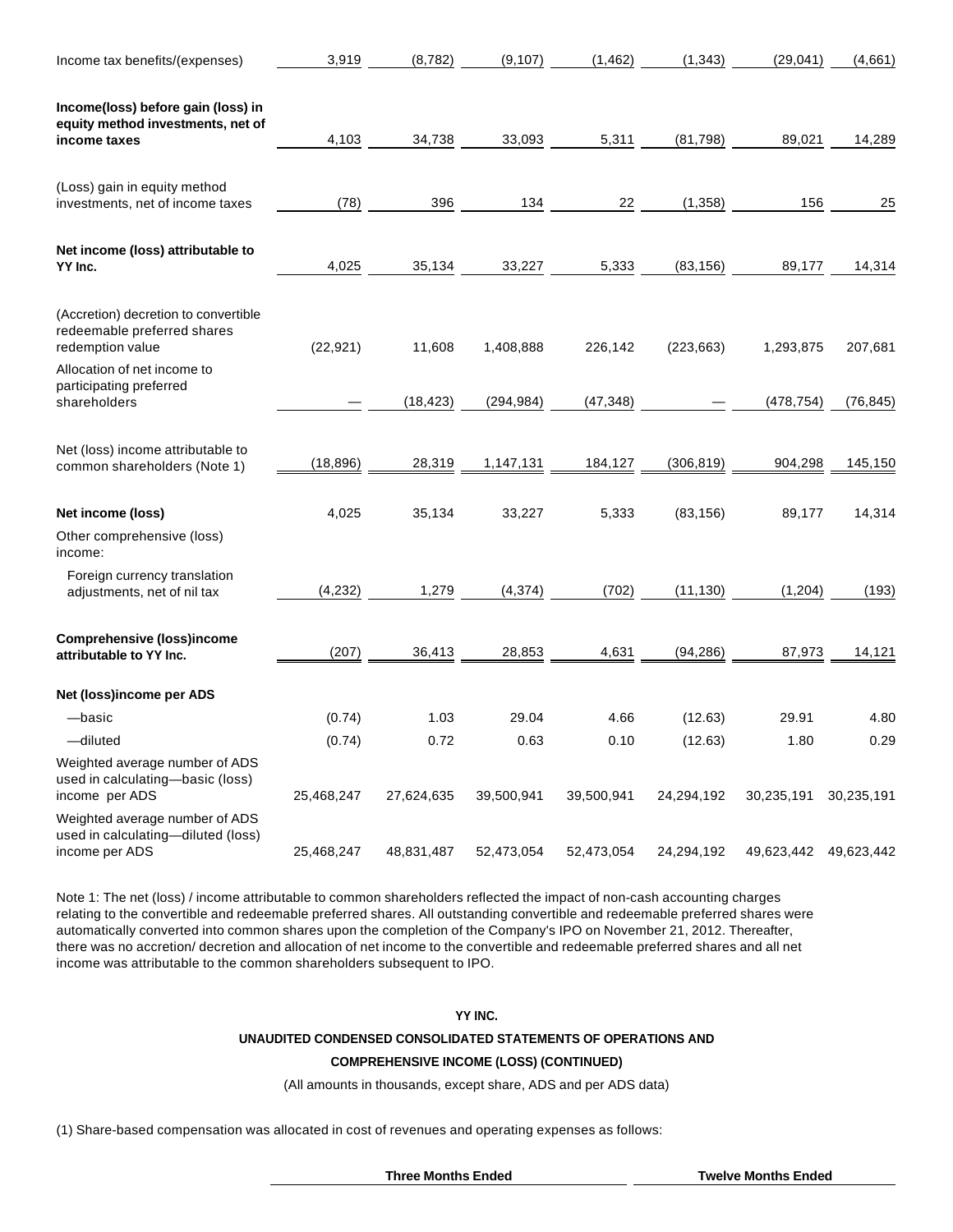|                                        | <b>December</b><br>31,<br>2011 | September<br>30,<br>2012 | <b>December</b><br>31,<br>2012 | <b>December</b><br>31,<br>2012 | <b>December</b><br>31.<br>2011 | <b>December</b><br>31,<br>2012 | <b>December</b><br>31,<br>2012 |
|----------------------------------------|--------------------------------|--------------------------|--------------------------------|--------------------------------|--------------------------------|--------------------------------|--------------------------------|
|                                        | <b>RMB</b>                     | <b>RMB</b>               | <b>RMB</b>                     | US\$                           | <b>RMB</b>                     | <b>RMB</b>                     | US\$                           |
| Cost of revenues                       | 2.676                          | 1.929                    | 2,092                          | 336                            | 15.449                         | 8.407                          | 1,349                          |
| Research and development<br>expenses   | 8,031                          | 6,581                    | 9,129                          | 1.465                          | 31,672                         | 35.441                         | 5,689                          |
| Sales and marketing expenses           | 312                            | 168                      | 216                            | 35                             | 1,336                          | 884                            | 142                            |
| General and administrative<br>expenses | 17.496                         | 11.811                   | 14,165                         | 2.273                          | 86.544                         | 55.619                         | 8,927                          |

# **YY INC.**

**Reconciliations of GAAP and Non-GAAP Results**

(All amounts in thousands, except share, ADS and per ADS data)

|                                                                                               |                                | <b>Three Months Ended</b> |                                | <b>Twelve Months Ended</b>     |                                  |                                |                                |  |
|-----------------------------------------------------------------------------------------------|--------------------------------|---------------------------|--------------------------------|--------------------------------|----------------------------------|--------------------------------|--------------------------------|--|
|                                                                                               | <b>December</b><br>31,<br>2011 | September<br>30,<br>2012  | <b>December</b><br>31,<br>2012 | <b>December</b><br>31,<br>2012 | <b>December</b><br>31,<br>2011   | <b>December</b><br>31,<br>2012 | <b>December</b><br>31,<br>2012 |  |
|                                                                                               | <b>RMB</b>                     | <b>RMB</b>                | <b>RMB</b>                     | <b>USD</b>                     | <b>RMB</b>                       | <b>RMB</b>                     | <b>USD</b>                     |  |
| Net income (loss) attributable to YY Inc.                                                     | 4,025                          | 35,134                    | 33,227                         | 5,333                          | (83, 156)                        | 89,177                         | 14,314                         |  |
| Share-based compensation expenses                                                             | 28,515                         | 20,489                    | 25,602                         | 4,109                          | 135,001                          | 100,351                        | 16,107                         |  |
| Non-GAAP net income attributable to YY<br>Inc.                                                | 32,540                         | 55,623                    | 58,829                         | 9,442                          | 51,845                           | 189,528                        | 30,421                         |  |
| (Accretion) decretion to convertible<br>redeemable preferred shares redemption<br>value       | (22, 921)                      | 11,608                    | 1,408,888                      | 226,142                        | (223, 663)                       | 1,293,875                      | 207,681                        |  |
| Allocation of Non-GAAP net income to<br>participating preferred shareholders                  | (3,979)                        | (26, 499)                 | (300, 221)                     | (48, 189)                      |                                  | (513, 492)                     | (82, 421)                      |  |
| Non-GAAP net income(loss) attributable to<br>common shareholders                              | 5,640                          | 40,732                    | 1,167,496                      | 187,395                        | (171, 818)                       | 969,911                        | 155,681                        |  |
| Non-GAAP weighted average numbers of<br>ADS used in calculating net income (loss)<br>per ADS: |                                |                           |                                |                                |                                  |                                |                                |  |
| -Basic                                                                                        | 25,468,247                     | 27,624,635                | 39,500,941                     | 39,500,941                     |                                  | 24, 294, 192 30, 235, 191      | 30,235,191                     |  |
| -Diluted                                                                                      | 30,299,721                     | 48,831,487                | 52,473,054                     |                                | 52,473,054 24,294,192 49,623,442 |                                | 49,623,442                     |  |
| Non-GAAP net income (loss) per ADS                                                            |                                |                           |                                |                                |                                  |                                |                                |  |
| -Basic                                                                                        | 0.22                           | 1.47                      | 29.56                          | 4.74                           | (7.07)                           | 32.08                          | 5.15                           |  |
| -Diluted                                                                                      | 0.19                           | 1.14                      | 1.12                           | 0.18                           | (7.07)                           | 3.82                           | 0.61                           |  |